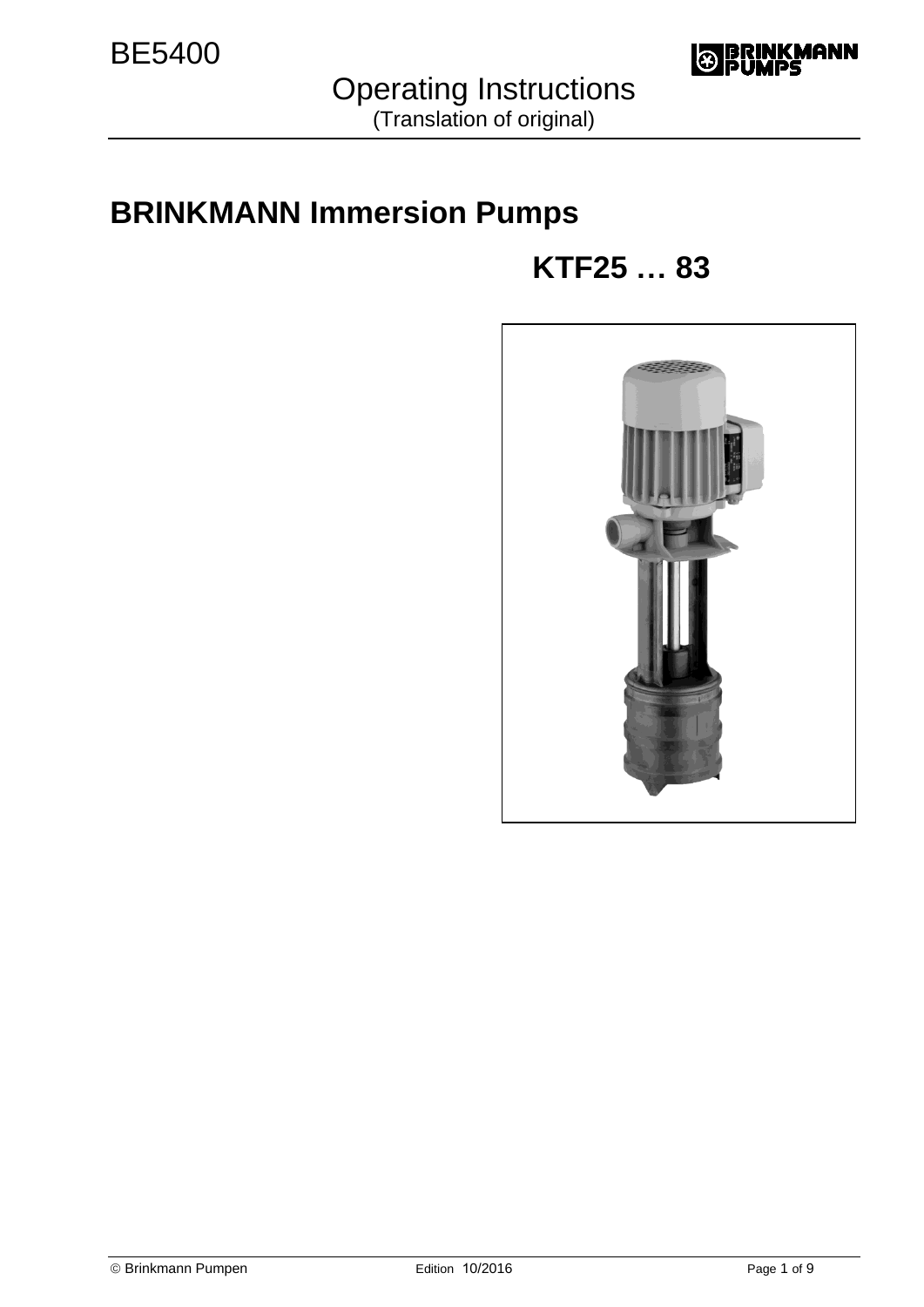# **Brinkmann Immersions pumps of the series KTF25 ... 83**

#### **Contents**

- 1 Indication to the manual .................................... 2 2 Description of product .................................... 2-3 3 Safety instructions ............................................. 4 4 Transport and storage ....................................... 4 5 Installation and connection ................................ 5 6 Start up / Shut down .......................................... 6
- 7 Operation ........................................................... 6

#### **1 Indication to the manual**

This operating manual gives basic instructions which are to be observed during installation, operation and maintenance of the pump. It is therefore imperative that this manual be read by the responsible personnel and operator prior to assembly and commissioning. It is always to be kept available at the installation site.

#### **1.1 Identification of safety instructions in the operating manual**

Safety instructions given in this manual noncompliance with which would affect **safety** are identified by the following symbol

Safety sign according with ISO 3864 – B.3.1

or where **electrical safety** is involved, with:



# **ATTENTION**

is inserted.

#### **2 Description of product**

#### **2.1 General description of the pump**

Pumps in plastics of this type are one or multi-stage rotary pumps where the impellers are fixed on the driving shaft extension. Pump and motor form a compact and space-saving unit.

Vertically mounted pumps are equipped with a mounting flange. The pump end immerses into the tank and the motor extends vertically above the tank.

| $\mathbf{a}$ is the set of the set of $\mathbf{a}$ |  |
|----------------------------------------------------|--|

12 EC declaration of conformity ............................. 9

#### **2.2 Intended use**

The immersion pumps of the series KTF are suitable for various water supply problems within the limiting application in accordance with table 1.

#### **Limit of Application (Table 1)**

| Type                                                         | KTF25  KTF83                                                                                     |
|--------------------------------------------------------------|--------------------------------------------------------------------------------------------------|
| Mediums                                                      | Industry water, (warm, cold, with<br>and without chemical admixtures,<br>destilled, de-ionized). |
| Kinetic viscosity<br>of the medium                           | 12 mm <sup>2</sup> /s                                                                            |
| Temperature of<br>medium                                     | $-10$ + 60 °C                                                                                    |
| Particle-size in<br>the medium                               | 2 mm                                                                                             |
| max. solid part<br>to delivery<br>medium ratio by<br>weight: | max. 0.1 %                                                                                       |
| min. delivery<br>volume                                      | 1% of Q max.                                                                                     |
| Dry running                                                  | The pumps are not suitable for<br>dry running.                                                   |
| Switching-on<br>frequency per<br>hour                        | Motors less 3 kW<br>max. 200                                                                     |
| Ambient<br>temperature                                       | 40 °C                                                                                            |
| Set-up altitude                                              | 1000 m                                                                                           |

# **ATTENTION**

The pumps are to be operated within their design limits. Applications outside of these limits are not approved. The manufacturer is not responsible for any damages resulting from use of the pumps in such applications.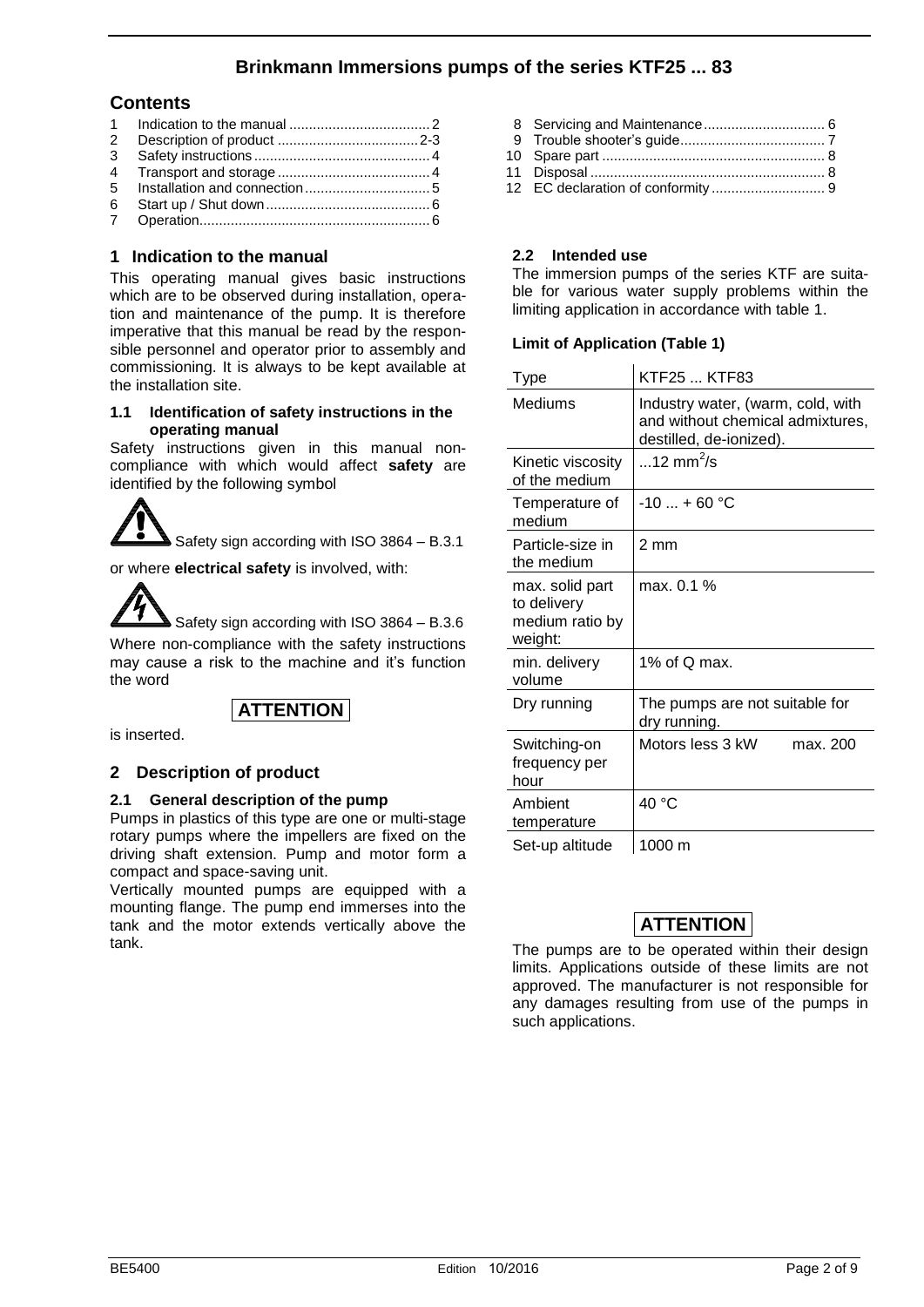#### **2.3 Technical data**

| <b>Type</b>                      | Number of<br>stage | Max. del.<br>pressure bar /<br>spec. weight 1 | Max. del.<br>volume<br>I/min | Height <sup>1</sup><br>$H$ mm | Depth of<br>immersion <sup>1)</sup><br>h mm | Weight<br>kg             | Power<br>kW | Noise<br>level <sup>2</sup><br>dBA / 50 Hz |
|----------------------------------|--------------------|-----------------------------------------------|------------------------------|-------------------------------|---------------------------------------------|--------------------------|-------------|--------------------------------------------|
| KTF25 / 120<br>170<br>220<br>270 | $\mathbf{1}$       | 0.4                                           | 40                           | 153                           | 118<br>168<br>218<br>268                    | 2.6<br>2.7<br>2.9<br>3.0 | 0.045       | 47                                         |
| KTF40 / 120<br>170<br>220<br>270 | $\mathbf{1}$       | 0.5                                           | 50                           | 153                           | 118<br>168<br>218<br>268                    | 2.6<br>2.7<br>2.9<br>3.0 | 0.055       | 47                                         |
| KTF51 / 120<br>170<br>220<br>270 | $\mathbf{1}$       | 0.6                                           | 54                           | 153                           | 118<br>168<br>218<br>268                    | 2.7<br>2.8<br>2.9<br>3.0 | 0.075       | 47                                         |
| KTF52 / 150<br>200<br>250<br>300 | $\overline{2}$     | 1.2                                           | 55                           | 181                           | 151<br>201<br>251<br>301                    | 3.0<br>3.2<br>3.3<br>3.5 | 0.14        | 48                                         |
| KTF53 / 190<br>240<br>290<br>340 | 3                  | 1.8                                           | 56                           | 181                           | 184<br>234<br>284<br>334                    | 4.0<br>4.2<br>4.4<br>4.6 | 0.22        | 48                                         |
| KTF54 / 220<br>270<br>320        | $\overline{4}$     | 2.4                                           | 62                           | 214                           | 217<br>267<br>317                           | 5.0<br>5.3<br>5.5        | 0.28        | 48                                         |
| KTF81 / 120<br>170<br>220<br>270 | $\mathbf{1}$       | 0.6                                           | 85                           | 181                           | 118<br>168<br>218<br>268                    | 2.9<br>3.1<br>3.3<br>3.5 | 0.14        | 48                                         |
| KTF82 / 150<br>200<br>250<br>300 | $\overline{2}$     | 1.25                                          | 94                           | 181                           | 151<br>201<br>251<br>301                    | 3.6<br>3.8<br>4.0<br>4.2 | 0.22        | 48                                         |
| KTF83/ 190<br>240<br>290<br>340  | 3                  | 1.82                                          | 98                           | 214                           | 184<br>234<br>284<br>334                    | 4.8<br>5.0<br>5.2<br>5.4 | 0.28        | 48                                         |

1) Dimensions in accordance with page 5

2) Noise emissions measured in accordance with DIN 45635 at a distance of 1 m

The motor is surface-cooled and compliant with DIN IEC 34 and EN 60034 (protection degree IP 55).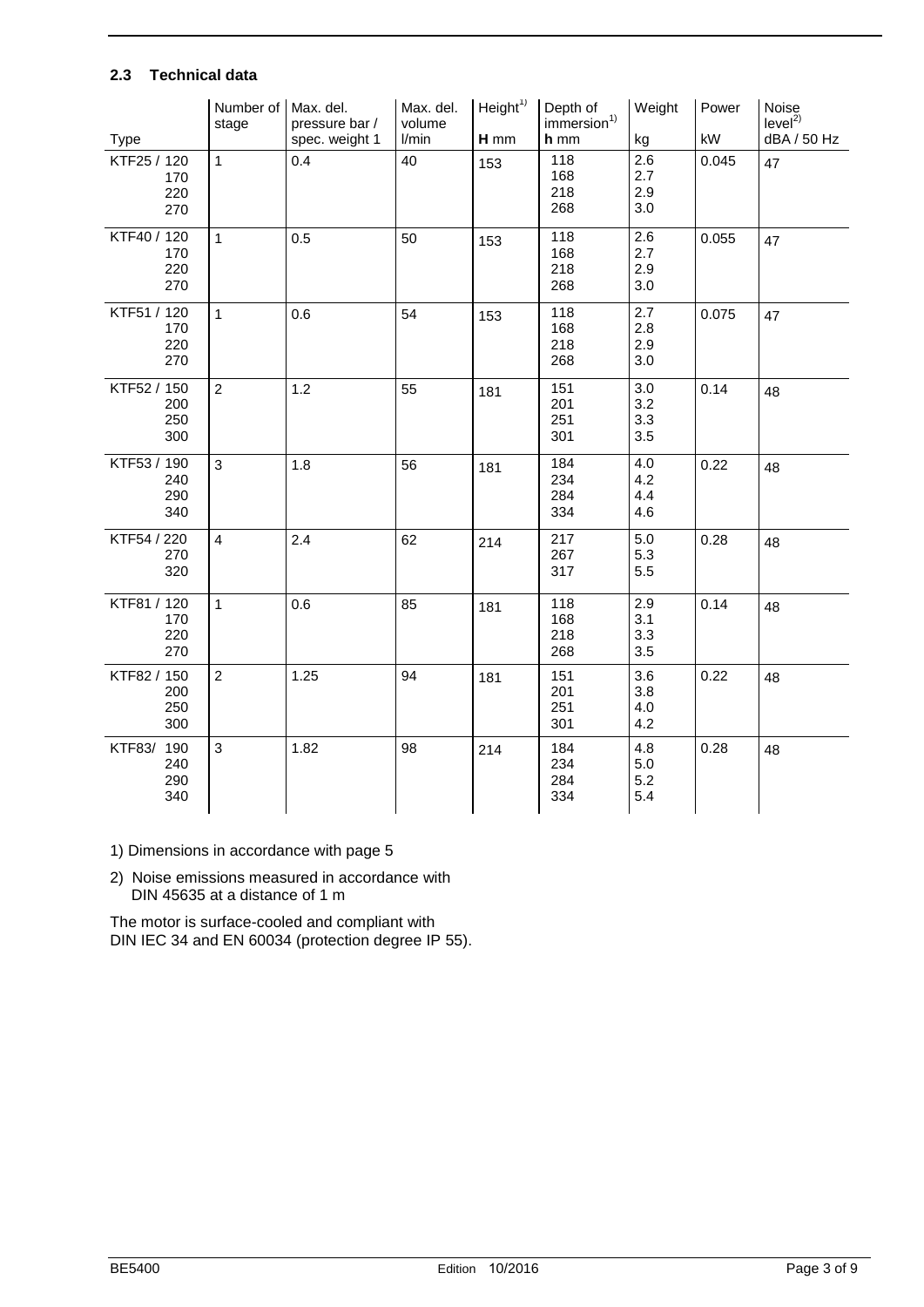#### **3 Safety instructions**

When operating the pump. the safety instructions contained in this manual. the relevant national accident prevention regulations and any other service and safety instructions issued by the plant operator are to be observed.

#### **3.1 Hazards in the event of non-compliance with the safety instructions**

Non-compliance with the safety instructions may produce a risk to the personnel as well as to the environment and the machine and results in a loss of any right to claim damages.

For example. non-compliance may involve the following hazards:

- Failure of important functions of the machines/plant
- Failure of specified procedures of maintenance and repair
- Exposure of people to electrical. mechanical and chemical hazards
- Endangering the environment due to hazardous substances being released

#### **3.2 Unauthorized modes of operation**



- Pump may not be used in potentially explosive environments**!**
- Pump and discharge piping are not designed to hold any weight and may not be used as a step ladder.

#### **3.3 Remaining Risk**



#### **Risk of Injury!**

Risk of squeezing or crushing body parts when installing or removing the pump exists. Proper and secured lifting tools must be used.

#### **Risk of burns!**

The pump must have cooled down sufficiently prior to commencing any repair. maintenance or installation.

#### **3.4 Qualification and training of operating personnel**

The personnel responsible for operation. maintenance. inspection and assembly must be adequately qualified. Scope of responsibility and supervision of the personnel must be exactly defined by the plant operator. If the staff does not have the necessary knowledge. they must be trained and instructed. which may be performed by the machine manufacturer or supplier on behalf of the plant operator. Moreover. the plant operator is to make sure that the contents of the operating manual are fully understood by the personnel.

#### **3.5 Safety instructions relevant for operation**

- If hot or cold machine components involve hazards. they must be guarded against accidental contact.
- Guards for moving parts (e.g. coupling) must not be removed from the machine while in operation.
- Any leakage of hazardous (e.g. explosive. toxic. hot) fluids (e.g. from the shaft seal) must be drained away so as to prevent any risk to persons or the environment. Statutory regulations are to be complied with.
- Hazards resulting from electricity are to be prevented (see for example. the VDE Specifications and the bye-laws of the local power supply utilities).
- The pumps' stability against falling over is not ensured unless it is properly mounted onto the tank.

#### **3.6 Safety instructions relevant for maintenance. inspection and assembly work**

Any work on the machine shall only be performed when it is at a standstill. it being imperative that the procedure for shutting down the machine described in this manual be followed.

Pumps and pump units which convey hazardous media must be decontaminated.

On completion of work all safety and protective facilities must be re-installed and made operative again.

Prior to restarting the machine. the instructions listed under "Start up" are to be observed.

#### **3.7 Signs on the pump**

It is imperative that signs affixed to the machine. e.g.:

- arrow indicating the direction of rotation
- symbols indicating fluid connections
- be observed and kept legible.

#### **3.8 Unauthorized alterations and production of spare parts**

Any modification may be made to the machine only after consultation with the manufacturer. Using spare parts and accessories authorized by the manufacturer is in the interest of safety. Use of other parts may exempt the manufacturer from any liability.

#### **4 Transport and storage**

Protect the pump against damage when transporting.

Pumps must be drained prior to their storage.

Store pump in dry and protected areas and protect it against penetration of foreign bodies.

Always store pump above the freezing point!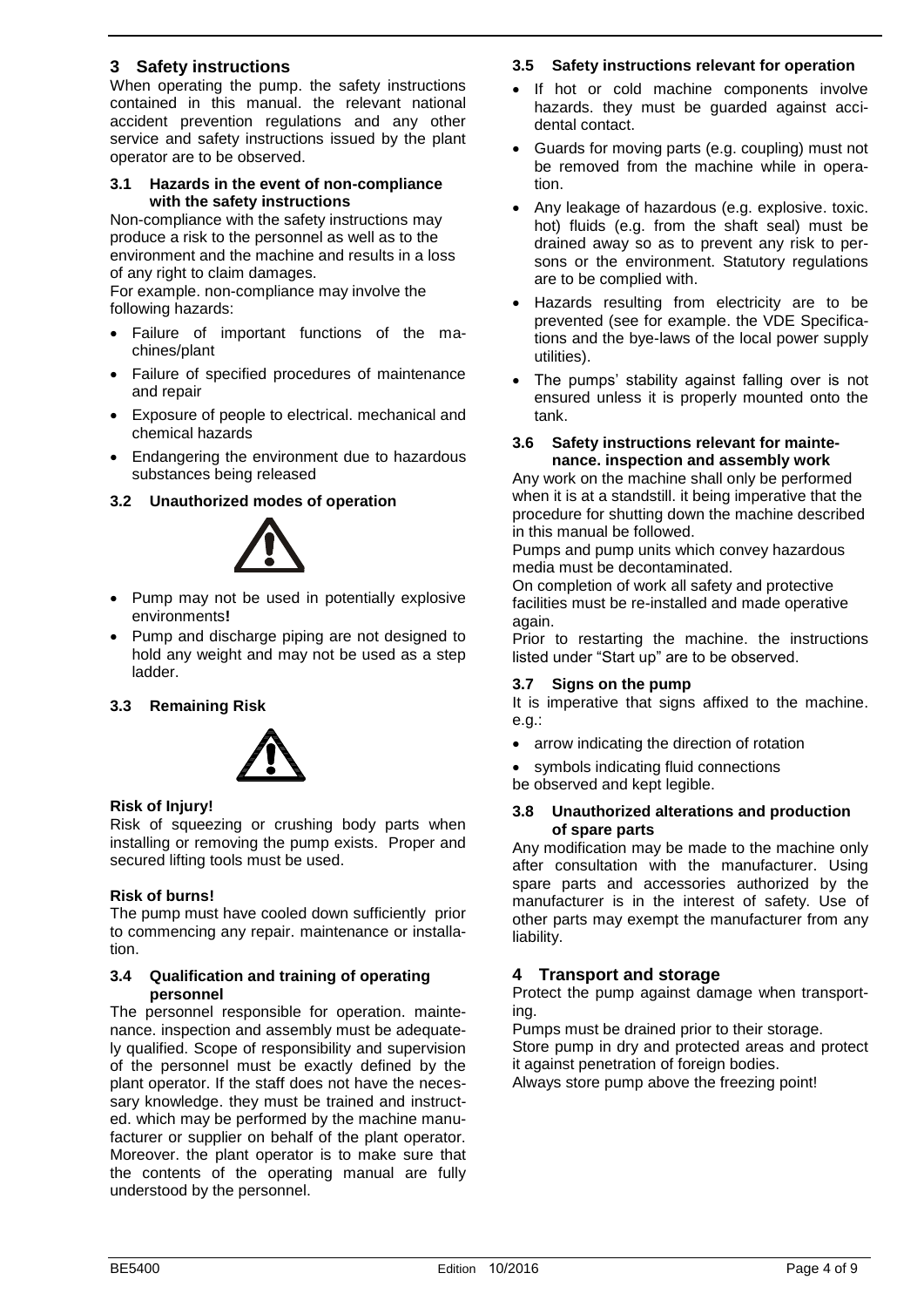#### **5 Installation and Connection**

#### **5.1 Mechanical installation**

During any assembly or disassembly process the pumps must be secured against tipping trough ropes for example at all times.

Pumps must be mounted securely. Piping. tank and pumps must be mounted without any tension.

The inlet is at the bottom of the immersed pump body. The distance between the inlet and the tank bottom must be so large that the inlet can not be blocked by deposits during longer shutdowns.

To obtain the full flow rate it is recommended to choose for the pipework the nominal bore diameter of the pumps cross section for connection. Therefore pipe bends should be used. not pipe angles!

The pipework must be qualified for occuring hydraulic pressure.



# **ATTENTION**

**Maximum tightening torque for piping connections is 8 Nm !**

**When installed the space around the pump must be large enough to provide sufficient cooling of the motor.** 

**Do not prop up the pressure line via the joining socket.** 



**The pump must be mounted in that way that rotating parts under the cover of the coolant tank can not be touched!** 

#### **5.2 Electric wiring**



**All service work must be carried out by qualified service personnel. Pump must be disconnected from the power source and all rotating parts must stand still. Reassure that pump is disconnected from power source and cannot be switched on. Verify that there is no voltage at the terminal board!** 

According to the European Standard EN809 a motor overload must be installed and properly set to the full load amps stated on the pump name plate.

It is the responsibility of the machine operator to decide whether or not an additional emergency switch must be installed.

#### **5.2.1 Circuit**



Tension voltage and frequency must correspond with the shown specification on the nameplate.

The pump must be wired so that a solid long term electrical connection is ensured. Establish a solid ground connection.

**The electrical wiring must be performed according to the wiring diagram shown inside the terminal box cover. (Please see above sample wiring diagrams)** 

#### **Wiring diagram e.g.**



There may be no foreign objects such as dirt. particles or humidity inside the terminal board.

Mount terminal board cover to motor tight against dust and humidity and close up all unused wiring ports.

#### **ATTENTION**

When Variable Frequency Drives are used interfering signals might occur.

Non-sinus shaped supply voltage from a variable frequency drive might result in elevated motor temperatures.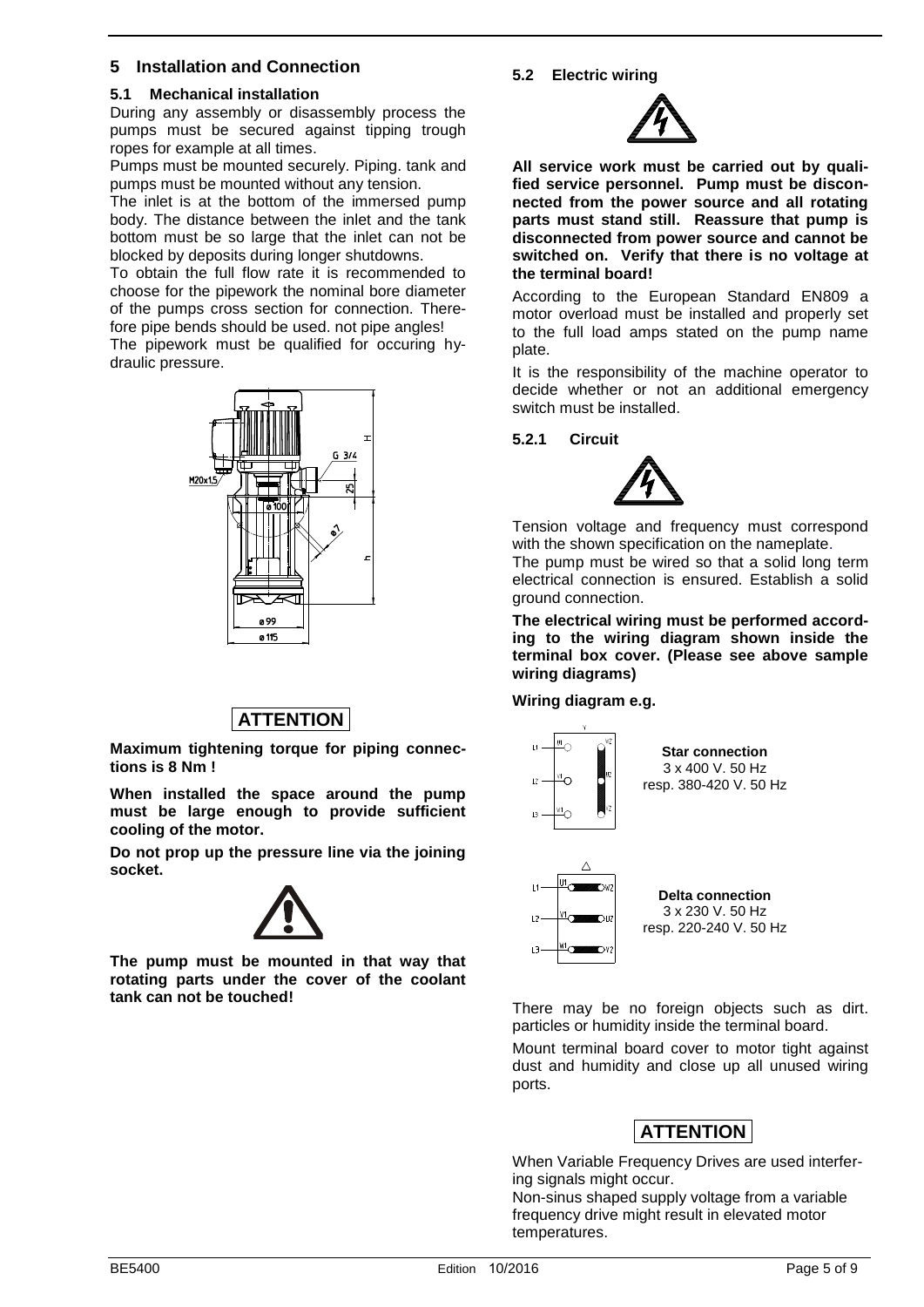#### **6 Start up / Shut down**

#### **6.1 Start up**



Switch off at the mains.

After connection the electrical wires. close the terminal box. Briefly start the motor (max. 30 sec.) and check the rotation according to the arrow on the top of the motor.

If the direction is incorrect change over two of the power leads.

#### **6.2 Shut down**

All service work must be carried out by qualified service personnel. Pump must be disconnected from the power source and all rotating parts must stand still. Reassure that pump is disconnected from power source and cannot be switched on. Verify that there is no voltage at the terminal board! Open terminal box and disconnect the power leads. Empty out the pump.

#### **7 Operation**

#### **Liquid level**

According to the drawing shown below. the maximum liquid level must stay about 15 mm below the mounting flange. also ensure that the minimal liquid level is 50 mm before starting up the motor.

# max. liquid level



**If the pump should lock up and cease. shut pump down (see 6.2) and disconnect from power supply. Pump must be uninstalled and removed from the system prior to its repair.** 

#### **8 Servicing and Maintenance**

### **ATTENTION**

The surface of the motor must be kept free of dirt.

The motor shaft is spinning in permanently greased ball bearings (with special grease and increased bearing play) and does not require any special maintenance.

min. liquid level  $\sqrt{}$ 

ငှ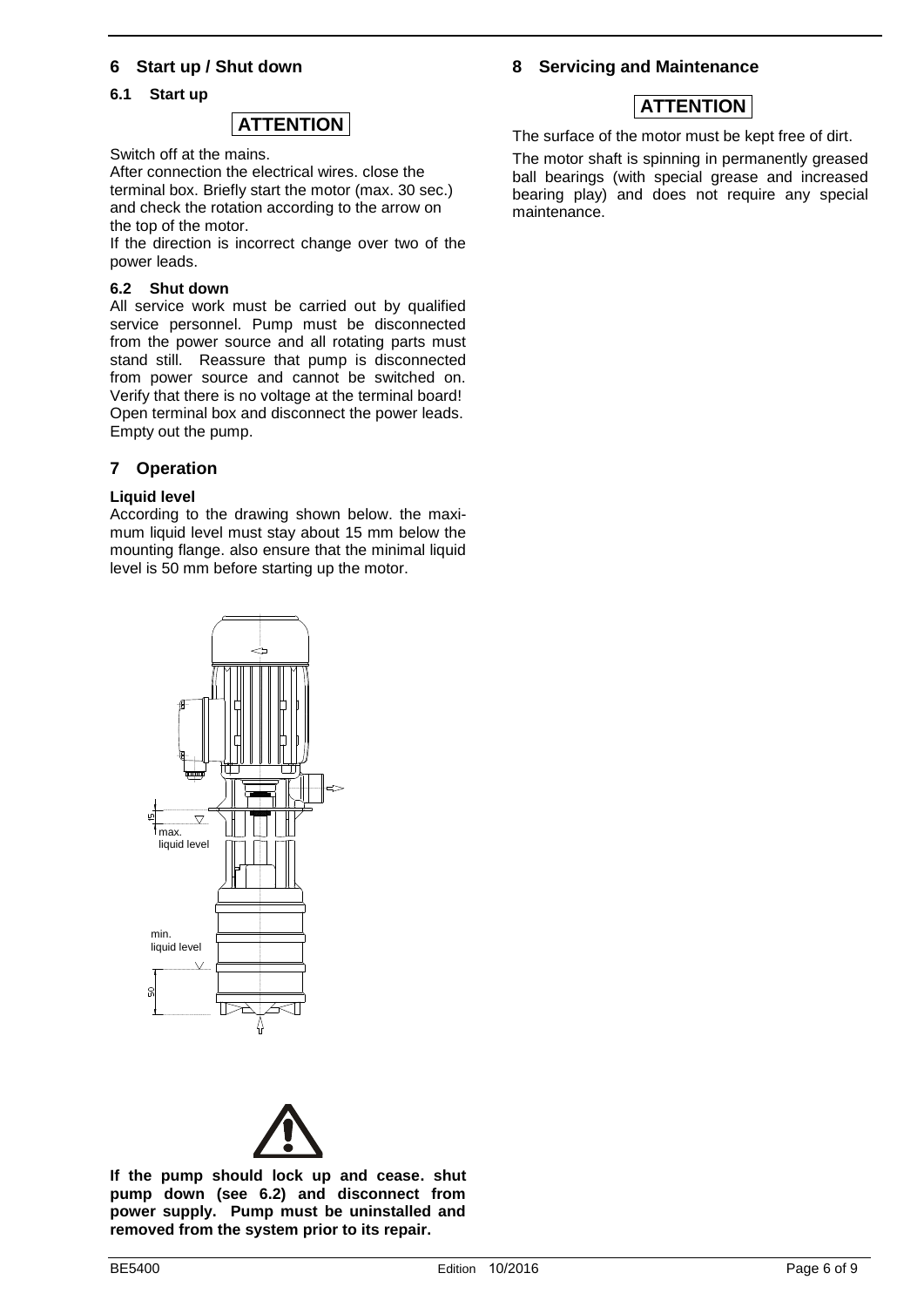# **9 Trouble shooter's guide**

| <b>Fault</b>                            | <b>Cause</b>                                                                                       | Remedy                                                                                             |
|-----------------------------------------|----------------------------------------------------------------------------------------------------|----------------------------------------------------------------------------------------------------|
| Motor does not start, no motor<br>noise | At least two of the power supply<br>leads have failed                                              | Check fuses. terminals and supply<br>leads.                                                        |
|                                         | Overload has tripped                                                                               | Inspect overload                                                                                   |
| Motor does not start. humming noise     | One of the supply leads has failed                                                                 | See above                                                                                          |
|                                         | Impeller faulty<br>Motor bearing faulty                                                            | Replace impeller<br><b>Replace bearing</b>                                                         |
| Overload trips                          | Pump locked up mechanically<br>High on/of cycling frequency                                        | Inspect pump hydraulics<br>Check application                                                       |
| Power consumption is too high           | Wrong direction of rotation of<br>impeller<br>Lime or other deposits<br>mechanical friction        | See above<br>Clean pump mechanism<br>repair pump                                                   |
| Motor overheats                         | High on/off cycling frequency<br>Wrong power supply (voltage or<br>cycles)<br>Insufficient cooling | See above<br>Power supply must correspond with<br>name plate rating<br>Check air flow at motor fan |
| Pump does not pump                      | liquid level too low<br>Pump mechanism faulty<br>Pipe blocked                                      | Fill up liquid<br>replace pump mechanism<br>Clean pipe                                             |
| Insufficient flow and pressure          | Wrong direction of rotation of<br>impeller<br>Pump mechanism silted up<br>Worn pump mechanism      | Change over two power supply<br>leads<br>Clean pump mechanism<br>Replace pump mechanism            |
| Incorrect flow or pressure              | Wrong power supply (voltage or<br>cycles)                                                          | Power supply must correspond with<br>name plate rating                                             |
| Running noise/Vibration                 | Foreign objects in pump end<br>Impeller damaged<br>Bearing/Bushing broken                          | Remove foreign objects<br>Replace impeller<br>Replace bearing/bushing                              |